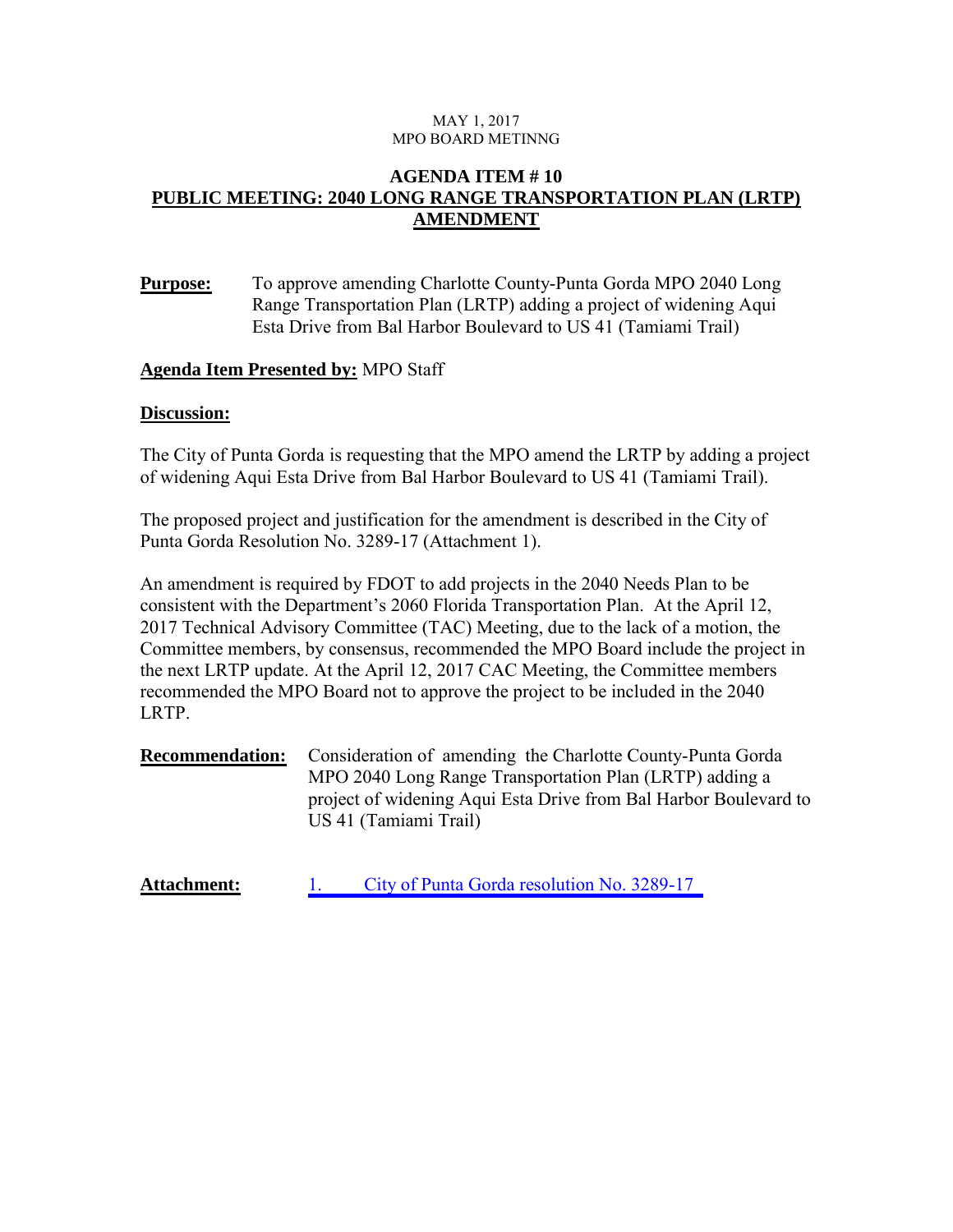**Table 7-4: Unfunded Needs Roads Projects**

| Facility                          | From                         | To                           | # of<br><b>Existing</b><br>Lanes | Project<br>Length<br>(Miles) | Jurisdiction | Area<br>Type | <b>Project Description</b>      | Revenue<br>Source | Costs, in millions (PDC) |           |            |            | Cost, in<br>millions (YOE) |
|-----------------------------------|------------------------------|------------------------------|----------------------------------|------------------------------|--------------|--------------|---------------------------------|-------------------|--------------------------|-----------|------------|------------|----------------------------|
|                                   |                              |                              |                                  |                              |              |              |                                 |                   | PD&E                     | PE        | <b>ROW</b> | <b>CST</b> | <b>Unfunded Needs</b>      |
| <b>Airport Road</b>               | <b>US41</b>                  | Piper Road                   | 2U                               | 2.62                         | County       | Urban        | Roadway - Widening (2L to 4L    | Multiple          | Funded                   | Funded    | \$7.06     | \$26.25    | \$76.11                    |
| Aqui Esta Dr                      | <b>US41</b>                  | <b>Bal Harbour Boulevard</b> | 2U                               | (1.8)                        | <b>City</b>  | <b>Urban</b> | Roadway - Widening (2L to 4L)   | <b>Multiple</b>   | <b>NA</b>                | <b>NA</b> | <b>NA</b>  | NA         | <b>NA</b>                  |
| <b>Burnt Store Road</b>           | North Jones Loop             | <b>Taylor Road</b>           | 2U                               | 0.998                        | County       | Urban        | Roadway - Widening (2L to 4L)   | Multiple          | Funded                   | Funded    | \$1.34     | \$10.00    | \$25.84                    |
| <b>Burnt Store Road Extension</b> | <b>Taylor Road</b>           | <b>Florida Street</b>        | 00                               | 2.116                        | County       | Urban        | Roadway - New Construction (6L) | Multiple          | Funded                   | \$4.71    | \$34.19    | \$31.40    | \$160.12                   |
| Burnt Store Road Extension*       | <b>Taylor Road</b>           | Florida Street               | 4D                               | 2.116                        | County       | Urban        | Roadway - Widening (4L to 6L)   | Multiple          | \$1.17                   | \$3.50    | \$10.06    | \$23.35    | \$85.23                    |
| <b>Burnt Store Road</b>           | Scham Road                   | <b>US41</b>                  | 4D                               | 2.44                         | County       | Urban        | Roadway - Widening (4L to 6L)   | Multiple          | \$1.35                   | \$4.04    | \$5.80     | \$26.93    | \$84.70                    |
| <b>Burnt Store Road</b>           | North Jones Loop             | <b>Taylor Road</b>           | 4D                               | 1.74                         | County       | Urban        | Roadway - Widening (4L to 6L)   | Multiple          | \$0.96                   | \$2.88    | \$4.13     | \$19.20    | \$60.40                    |
| <b>Burnt Store Road</b>           | <b>Zemel Road</b>            | Scham Road                   | 4D                               | 4.5                          | County       | Urban        | Roadway - Widening (4L to 6L)   | Multiple          | \$2.48                   | \$7.45    | \$10.69    | \$49.66    | \$156.20                   |
| CR 771                            | Appleton Boulevard           | Rotonda Boulevard East       | 2U                               | 1.75                         | County       | Urban        | Roadway - Widening (2L to 4L)   | Multiple          | Funded                   | Funded    | \$0        | \$17.53    | \$39.79                    |
| <b>Edgewater Drive</b>            | Collingswood Boulevard       | Pellam Boulevard             | 2U                               | 0.929                        | County       | Urban        | Roadway - Widening (2L to 4L)   | Multiple          | Funded                   | Funded    | Funded     | \$9.31     | \$21.12                    |
| <b>Edgewater Drive</b>            | Pellam Boulevard             | Midway Boulevard             | 2U                               | 0.614                        | County       | Urban        | Roadway - Widening (2L to 4L)   | Multiple          | Funded                   | Funded    | Funded     | \$6.15     | \$13.96                    |
| Flamingo Boulevard                | SR 776                       | <b>US41</b>                  | 2U                               | 0.98                         | County       | Urban        | Roadway - Widening (2L to 4L)   | Multiple          | Funded                   | Funded    | \$3.42     | \$9.82     | \$30.29                    |
| Grove Boulevard                   | North Jones Loop             | <b>CR 74</b>                 | 2U                               | 3.592                        | County       | Urban        | Roadway - Widening (2L to 4L)   | Multiple          | \$1.80                   | \$5.40    | \$12.52    | \$35.98    | \$124.34                   |
| <b>Grove Boulevard Extension</b>  | <b>CR74</b>                  | <b>US17</b>                  | $\mathbf 0$                      | 1.293                        | County       | Urban        | Roadway - New Construction      | Multiple          | \$1.96                   | \$2.88    | \$20.89    | \$19.19    | \$99.62                    |
| Harbor Boulevard Extension        | Veterans Boulevard           | Hillsborough Boulevard       | $\mathbf 0$                      | 0.1                          | County       | Urban        | Roadway - New Construction (2L) | Multiple          | \$0.05                   | \$0.16    | \$0.89     | \$1.06     | \$4.88                     |
| Harbor View Road                  | East of I-75                 | Rio De Janeiro Avenue        | 2U                               | 0.474                        | County       | Urban        | Roadway - Widening (2L to 4L)   | Multiple          | \$0.24                   | \$0.71    | \$1.50     | \$4.75     | \$16.06                    |
| <b>Henry Street</b>               | <b>Golf Course Boulevard</b> | Grove Boulevard              | 0                                | 2.452                        | Punta Gorda  | Urban        | Roadway - New Construction (2L) | Multiple          | \$1.30                   | \$3.90    | \$10.88    | \$25.98    | \$35.11                    |
| Hillsborough Boulevard            | South Cranberry Boulevard    | Toledo Blade Boulevard       | 2U                               | 2.45                         | County       | Urban        | Roadway - Widening (2L to 4L)   | Multiple          | Funded                   | Funded    | \$8.54     | \$24.54    | \$75.72                    |
| $I-75$                            | at Yorkshire Street          |                              | N/A                              | N/A                          | State        | Urban        | Interchange                     | Multiple          | \$3.78                   | \$11.33   | \$9.80     | \$75.55    | \$222.47                   |
| Loveland Boulevard                | Westchester Boulevard        | Kings Highway                | 2U                               | 1.46                         | County       | Urban        | Roadway - Widening (2L to 4L)   | Multiple          | \$0.73                   | \$2.19    | \$5.09     | \$14.63    | \$50.54                    |
| Loveland Boulevard                | Kings Highway                | Veterans Boulevard           | 2U                               | 2.3                          | County       | Urban        | Roadway - Widening (2L to 4L)   | Multiple          | \$1.15                   | \$3.46    | \$8.02     | \$23.04    | \$79.62                    |
| North Jones Loop                  | <b>Burnt Store Road</b>      | Piper Road                   | 4D                               | 1.8                          | County       | Urban        | Roadway - Widening (4L to 6L)   | Multiple          | Funded                   | Funded    | Funded     | \$19.86    | \$45.09                    |
| <b>Peachland Boulevard</b>        | Harbor Boulevard             | Cochran Boulevard            | 2U                               | 2.47                         | County       | Urban        | Roadway - Widening (2L to 4L)   | Multiple          | Funded                   | Funded    | \$8.61     | \$24.74    | \$76.34                    |
| <b>Prineville Street</b>          | Paulson Drive                | Sarasota County Line         | 2U                               | 1.25                         | County       | Urban        | Roadway - Widening (2L to 4L)   | Multiple          | \$0.63                   | \$1.88    | \$4.36     | \$12.52    | \$43.24                    |

### Costs presented in millions

\* PD&E Study funded for new 4-lane road; widening to 6 lanes is considered a separate project